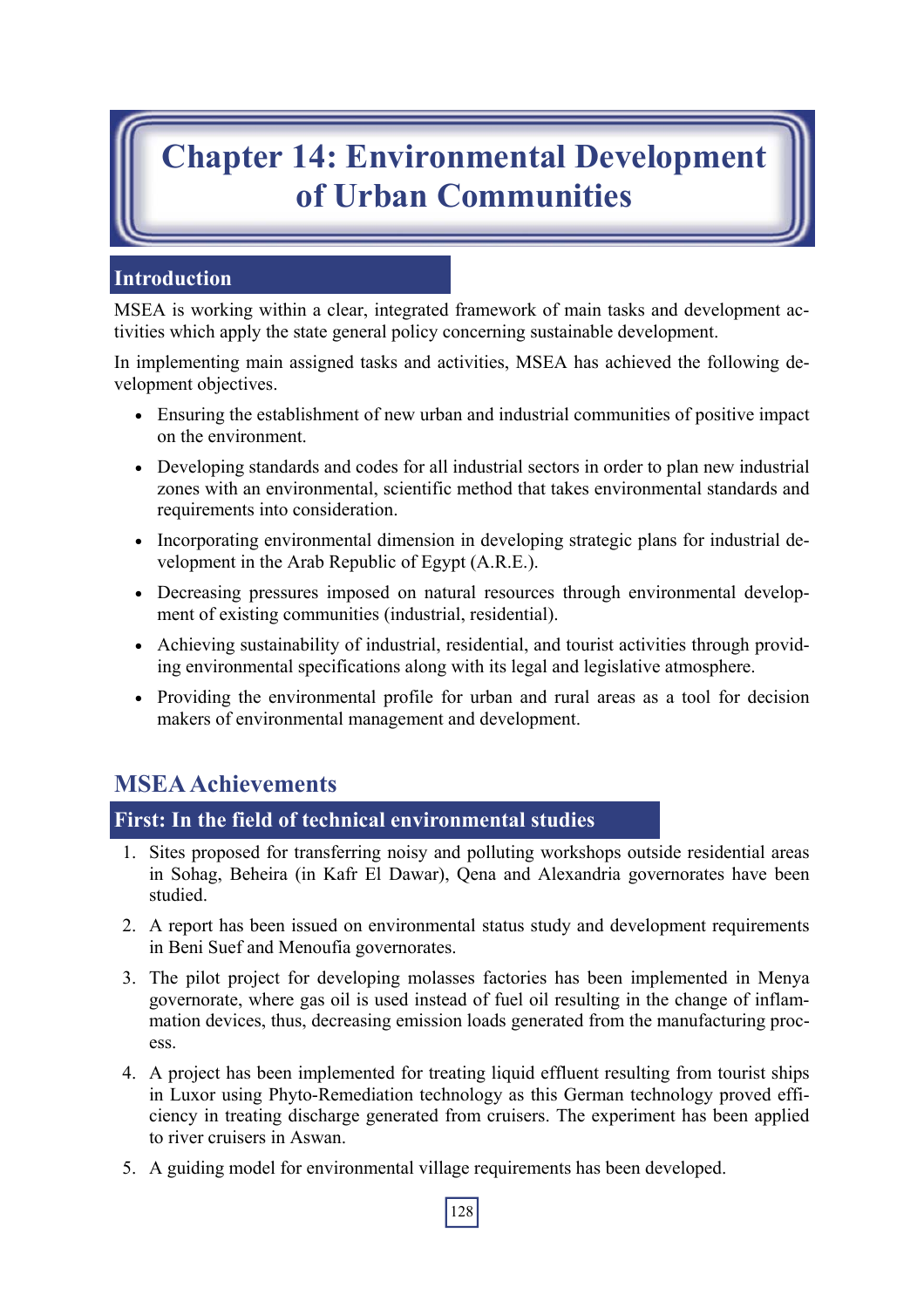- 6. The environmental state of the industrial discharge treatment plant in the tanneries area at el-Robeiki has been studied.
- 7. Environmental study has been prepared on planning the establishment of popular urban communities at the surroundings of Sharm El-Sheikh.
- 8. A technical environmental study has been developed on urban environmental development of Imbaba airport land in Giza governorate in the light of environmental enforced specifications and requirements.
- 9. Environmental requirements have been issued for and support is provided to recycling slaughterhouse wastes and establishing automated slaughterhouse projects.
- 10. Environmental planning for developing urban and industrial areas in the Old Valley and the desert hinterland has been studied.
- 11. Identification of pollution sources in governorates and its impact on residential areas have been studied using geographical information systems (GIS).
- 12. Integration of environmental dimensions in the different stages of developing squatter areas has been addressed.
- 13. The upgrade of environmental specifications and controls of industrial, residential, and tourist activities is studied along with providing legislative and legal support for such specifications.

#### **Second: Development of Environmental Requirements**

- 1. Issuing environmental standards and specifications for Nile tourist cruisers and hotels.
- 2. Issuing environmental standards and specifications for berths receiving ship and floating hotel wastes.
- 3. Issuing environmental standards and specifications relevant to fish feed factory activities.
- 4. Developing final draft for animal wealth requirements (cows, buffalos, poultry, sheep, and goats).
- 5. Developing environmental requirements for metal foundries in new cities and industrial zones.
- 6. Issuing environmental requirements of handling, loading, and storing clinker as well as applying cleaner technologies in loading and unloading operations through using covered mechanical belts.
- 7. Issuing environmental recommendations of the storage and handling of coke in Egyptian ports.

#### **Third: In The Field of Field Inspections**

1. Inspecting  $(10<sup>th</sup>$  of Ramadan, Al Salehiya Al Gadida, Al Obour) cities in light of qualifying industrial cities to become environment-friendly.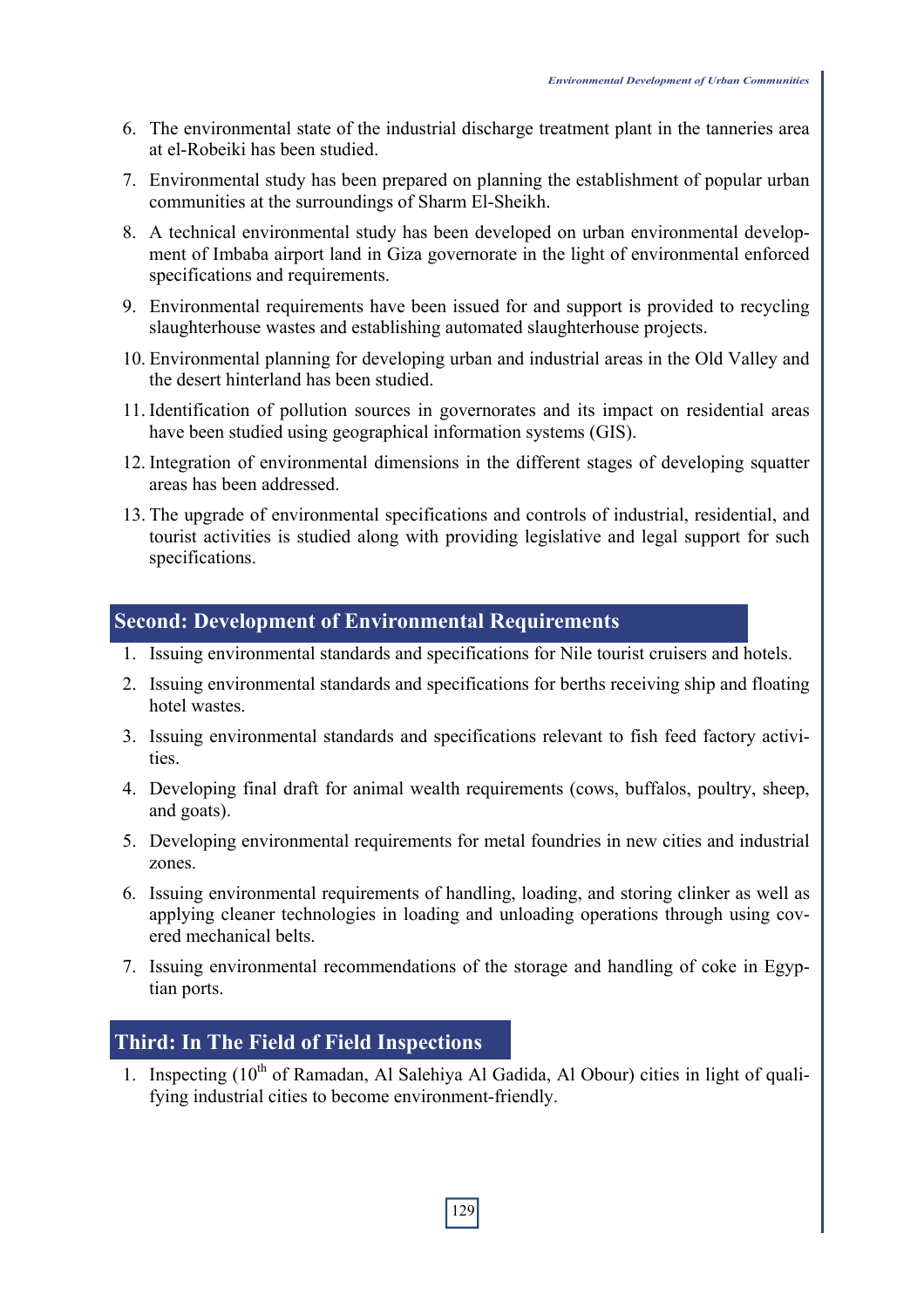- 2. Inspecting proposed sites to select those appropriate for the establishment of sanitary drainage stations in:
	- a. El-Amaar Al Kobra village in Tokh Markaz
	- b. Al Wehda Al Mahalia villages in Tanan, Qaliub Markaz and Demlo village in Banha Markaz in Qaliub governorate.
- 3. Inspecting workshop area south of the third industrial zone in new Borg Al Arab city to study the environmental status of Block (6) special division allocated for the establishment of a small workshop.
- 4. Inspecting the proposed site in Shatta village out of Damietta city to transfer environment-polluting workshops situated inside Damietta city.
- 5. Developing a study on the efficiency of olive wringers industrial discharge treatment in Areesh city, where 15 olive wringers established by the Canadian Fund, CIDA, have been inspected.

### **Studying sites proposed for establishing automated, half-automated, and manual slaughterhouses:**

- The automated slaughterhouse in Fayoum City, Fayoum Governorate.
- The automated slaughterhouse in 15 May City.
- Slaughterhouses of MHUUC in  $10<sup>th</sup>$  of Ramadan City.
- A manual poultry slaughterhouse in Arab Abu Saed, el-Saf, el-Giza.
- The automated poultry slaughterhouse in el-Saedeyeen area, Menya Al Qamh, el-Sharkiya

#### **Fourth: Participation in Competent Ministerial Committees**

1. MSEA participates in city cordon committee meetings to review the cordon and urban area of Giza, Qalioubiya, Dakahliya, Assiut, Sohag, Ismailiya, Damietta, Sharkiya, and Beheira governorates, in addition to the desert hinterland villages according to the Presidential platform.

#### **2. Technical Committee of Specialized Ports:**

The committee has been formed for periodical follow-up of specialized port circumstances regarding environmental licenses and requirements, maritime safety, and port security, and follow-up the compliance of such ports through reviewing achievements accomplished towards this end.

- a. Inspecting petroleum ports (Ras Sedr, Abu Redis, Wadi Feran, Ras Badran, Gabal Al Zeit, Shark Al Zeit "Zetco", Ras Shokeir, Ras Ghareb, Edco for liquified gas).
- b. Inspecting mining ports (Al Qoseir, Abu Al Ghosoon, el-Hamrawen).
- c. Inspecting tourist ports (Marsa Alam, Port Ghaleb, Marina Hurghada, Abu Tig "Al Gouna", Marina Wadi Al Dom, Tourism Porto Marina, Taba Hights).
- d. Inspecting fishing ports (el Maadia, el Atka, el Borollos).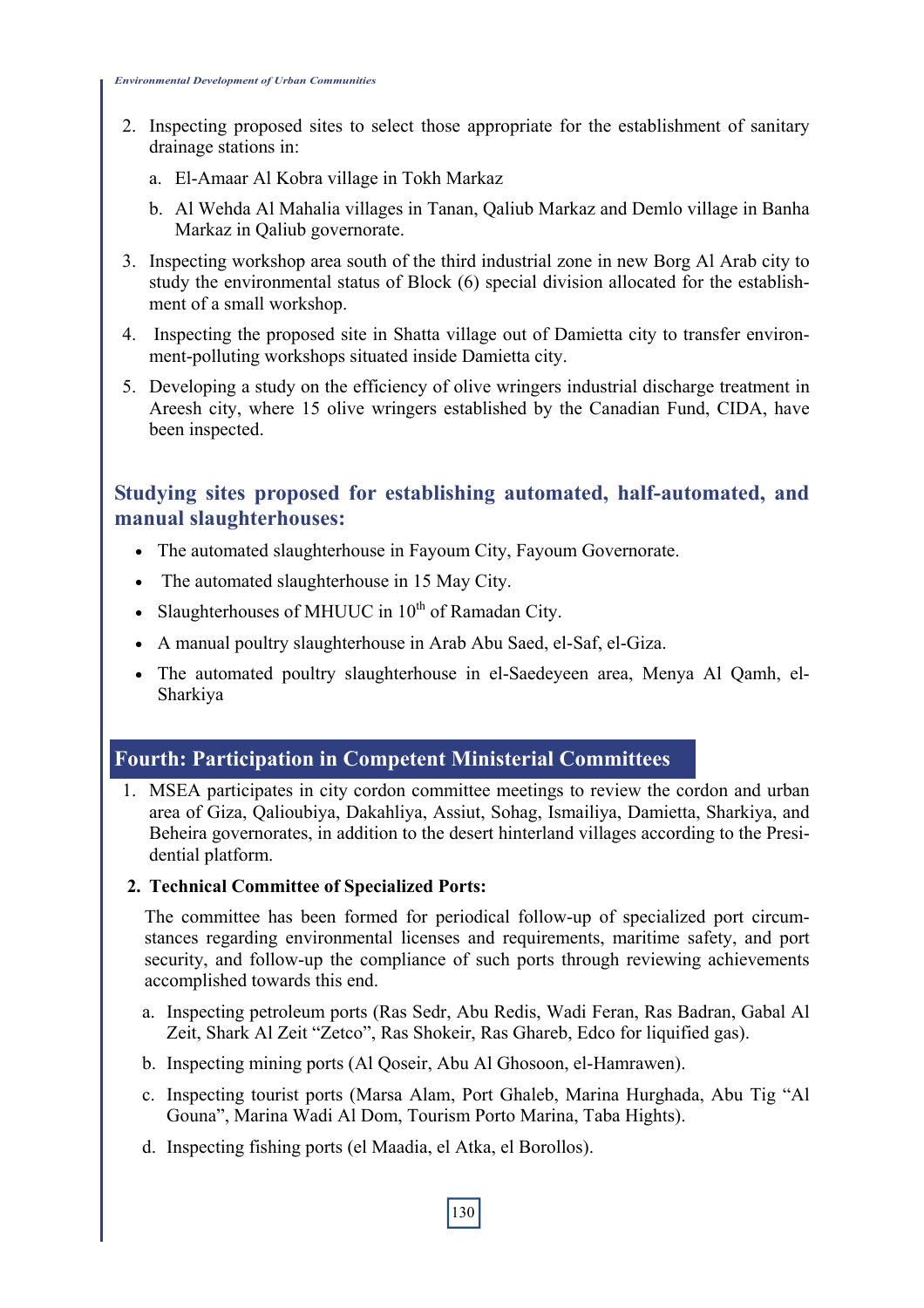#### **3. Technical Committee for Developing Environmental Requirements of Animal Wealth Projects:**

Environmental requirements for goat, cattle, poultry, cow, and buffalo farms have been developed and approved.

#### **4. Technical Committee for Rehabilitating Industrial Zones in A.R.E.:**

A technical committee has been formed to discuss methods of rehabilitating industrial zones concerning the following main dimensions:

- a. Development of technical standards and specifications (industrial code) necessary for re-planning industrial zones.
- b. Formulation of industrial urban plans to increase efficiency of industrial zones in governorates and new cities.
- c. Preparation of plans required for achieving the State industrial development strategy.

### **Squatter Areas in Egypt**

Egypt squatter areas current situation is characterized by the following:

- They represent 30% of residential areas in Egypt.
- They are inhabited by 16 million citizens in more than 1100 squatter areas.
- No plans have been developed for land uses prior to use.
- It suffers from the deficiency of services and utilities.
- Environment and natural wealth deteriorate in many regions.
- Informal activities are concentrated in these areas.
- Activities of mixed nature (industrial, commercial, agricultural, residential) exist there.
- Public awareness is absent.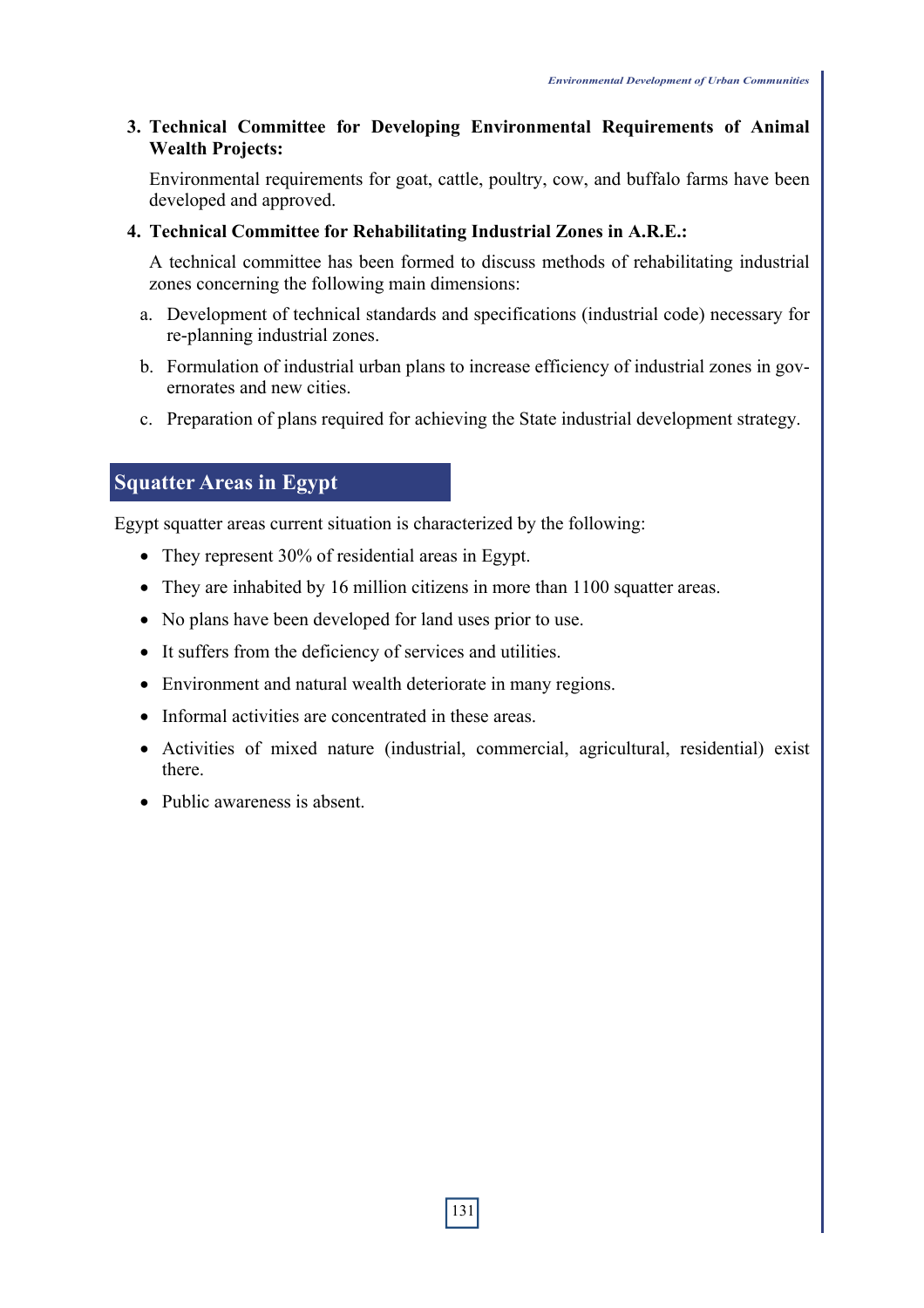*Environmental Development of Urban Communities*

| Table (14-1) Squatter areas in Egypt |                                    |                                              |                  |                                           |                            |                                              |
|--------------------------------------|------------------------------------|----------------------------------------------|------------------|-------------------------------------------|----------------------------|----------------------------------------------|
| Governorate                          | No. of squat-<br>ter areas         | Total popula-<br>tion in squat-<br>ter areas | Governorate      |                                           | No. of squat-<br>ter areas | Total popula-<br>tion in squat-<br>ter areas |
| Cairo                                | 68                                 | 2302099                                      | <b>Behira</b>    |                                           | 81                         | 874278                                       |
| Alexandria                           | 54                                 | 1363882                                      | Ismailiya        |                                           | 12                         | 359645                                       |
| <b>Port Said</b>                     | 7                                  | 67092                                        | Giza             |                                           | 36                         | 1360719                                      |
| <b>Suez</b>                          | 3                                  | 168412                                       | <b>Beni Suef</b> |                                           | 52                         | 437463                                       |
| Damietta                             | 78                                 | 224767                                       | Fayoum           |                                           | 28                         | 446773                                       |
| Dakahliya                            | 125                                | 11162052                                     | Menya            |                                           | 29                         | 558673                                       |
| Sharkiya                             | 81                                 | 832042                                       | <b>Assiut</b>    |                                           | 84                         | 753834                                       |
| Qalioubiya                           | 48                                 | 1291446                                      | Sohag            |                                           | 65                         | 684346                                       |
| <b>Kafr Al Sheikh</b>                | 51                                 | 509790                                       | Qena             |                                           | 57                         | 493616                                       |
| Gharbiya                             | 47                                 | 868317                                       | Aswan            |                                           | 40                         | 412162                                       |
| Menoufia                             | 56                                 | 529394                                       | Luxor            |                                           | $\overline{\mathbf{3}}$    | 12550                                        |
| <b>Total</b>                         | <b>Total no. of squatter areas</b> |                                              |                  | <b>Total population in squatter areas</b> |                            |                                              |
|                                      | 1105                               |                                              |                  | 15,713,352                                |                            |                                              |

### **Advancement of Squatter Areas**

### **Squatter areas advancement projects under the auspices of Egypt's First Lady Mrs. Suzanne Mubarak**

Within the interest and care offered by Mrs. Suzanne Mubarak, head of the Integrated Care Society (ICS) for improving living standards in squatter areas under the motto "Towards a Secure Society", six community local development projects have been implemented with the aim of establishing society security concept that comprises social, cultural, educational, health, environmental, and economic security and ultimately achieving human security in the community where he lives. These projects are:

- Ezbet Arab el-Walda development project,
- Al Maa'sara development project,
- Monshaet Nasser development project,
- Sport Cultural Club in Ain Shams,
- Al Gabarti Center, and

.

• Ain Helwan development project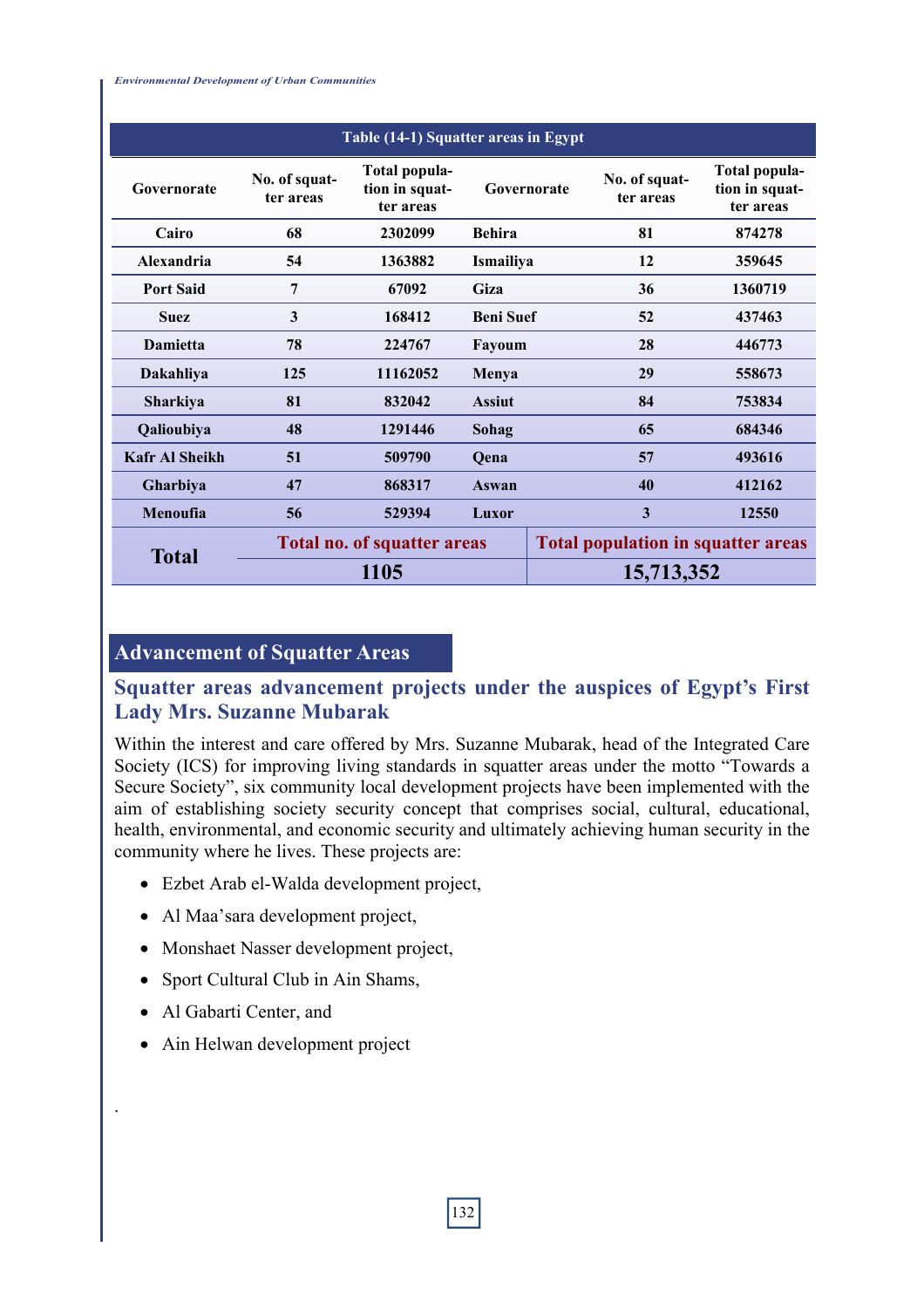### **MSEA role in environmental upgrade project in Ezbet Arab el-Waleda and Maa'sara in Helwan District, Cairo:**

### **1. Environmental upgrade project in Ezbet Arab el-Walda:**

Within the framework of ICS support to development projects, Egypt's first lady Mrs. Suzanne Mubarak, the BOD Chair, announced that ICS will sponsor a new project for improving living conditions through partnership in Ezbet Arab el-Walda. This project is the first of its kind adopted by an NGO to improve living conditions of a squatter area in cooperation with ministries, NGOs, and residents who have set their priorities of developing the region by themselves and are cooperating to achieve this. Ezbet Arab el-Walda is situated in Helwan and suffers from various environmental, security, health, social, and other problems. In 9 August 2004, Mrs. Suzanne Mubarak laid the foundation stone of the project.

### **MSEA roles and activities in the project:**

- **Establishing parks:** A park has been established in Ezbet el-Walda on an area of 7 feddans provided with various activities for serving citizens such as green areas, playgrounds, theatre, and cafeteria.
- **Tree-planting:** About 760 trees have been planted in Ezbet el-Walda in the first stage in addition to about 500 trees and more than 1000 square meters of green spaces in the second stage.
- **Paving roads:** Roads have been paved using cement. 2000 square meters are also paved in Ezbet el-Walda. Residents have participated in this after being trained and qualified to work in the project.
- **Establishing and operating the Environmental Awareness Center:** The Environment Awareness Center has been established and is operating at Ezbet el-Walda area as per the protocol signed between MSEA and ICS to carry out various activities such as woman environmental awareness, capacity building, and elimination of illiteracy. The center is operated by a supervision committee comprising Helwan district, ICS, MSEA representatives, and representatives of some NGOs and local leaders in the region. Total number of beneficiaries from the center is approx. 2300 persons. 14 symposiums, 9 workshops, and 10 training courses on different fields have been held.
- **Lifting solid wastes:** About 200,000 cubic meters of solid wastes have been lifted from Ezbet el-Walda area.

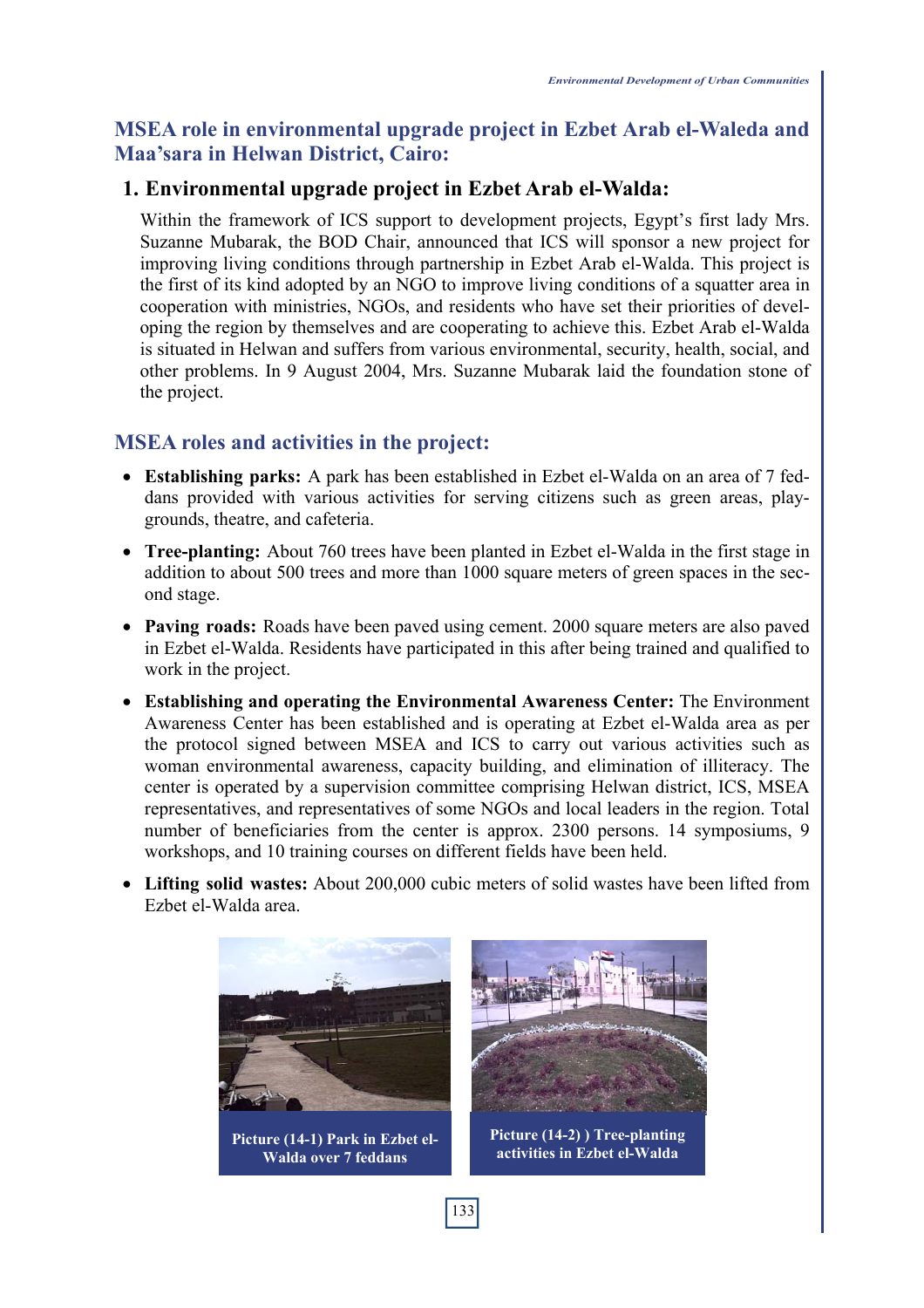

### **2. Environmental upgrade project in Maa'sara area:**

Continuing ICS efforts towards improving living standards in squatter areas, which yielded many successes in various regions such as: Ezbet el-Walda, Monshaet Nasser, and others, a new journey of continuous giving has started. Mrs. Suzanne Mubarak; ICS BoD Chair, laid in 2005 the foundation stone of living standard improvement project in Al Maa'sara, Helwan, which the residents met with overwhelming happiness. This projects is an extension to squatter area development project in Helwan.

### **MSEA role and activities in the project**

- **Establishing parks:** A park has been established over four feddans in Maa'sara area by the Autostrad road. It comprises theatre, child club, and center for environmental awareness and women activity development over about 300 square meters equipped with furniture, devices, and tools required for achieving targets of the center.
- **Tree-planting:** 600 trees have been planted in Al Rashah and Tereat Al Khashab St.
- **Beautifying house facades (paintings):** Painting works have been completed for 948 houses with total surfaces of 91,000 square meters in 4217 residential units occupied by more than 30,000 citizens.
- **Lifting solid wastes:** About million cubic meters of solid wastes have been lifted from Al Maa'sara area.
- **Paving roads:** Roads have been paved using cement with a total of 16,500 square meters in Maa'sara. Residents have participated in this after being trained and qualified to work in the project.